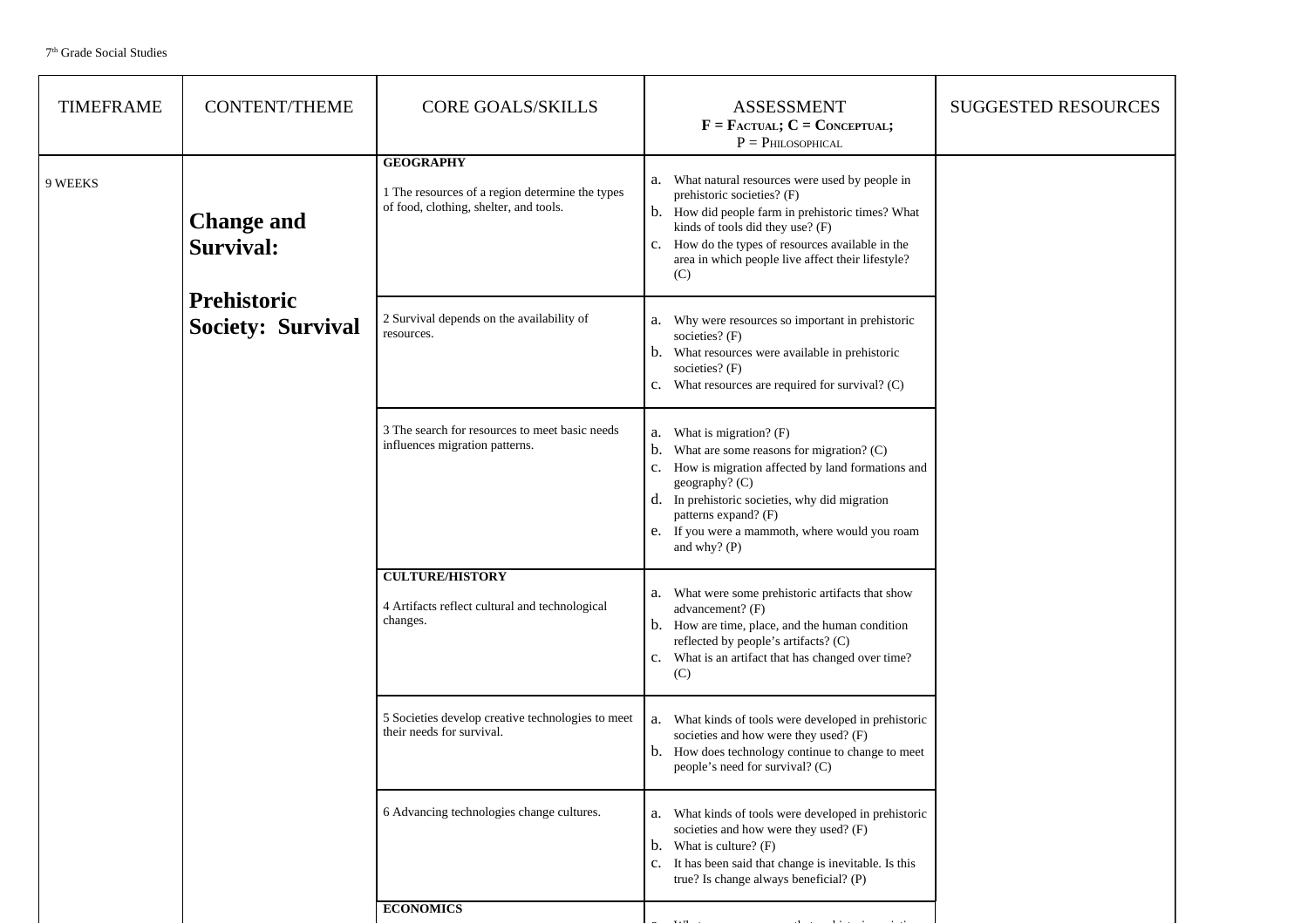| agricultural society leads to a division of labor.                                                                     | changed from food gatherers to food producers?<br>(F)<br>What effects did farming have on prehistoric<br>b.<br>societies? (F)<br>Why was the domestication of animals important<br>$\mathbf{c}$ .<br>in early societies? (F)<br>d. Why does agriculture require a division of labor?<br>(F)            |  |
|------------------------------------------------------------------------------------------------------------------------|--------------------------------------------------------------------------------------------------------------------------------------------------------------------------------------------------------------------------------------------------------------------------------------------------------|--|
| 8. Competition for resources and land can lead to<br>conflict and movement of peoples.                                 | How did prehistoric peoples defend their lands?<br>a.<br>(F)<br>b. How is conflict the result of competition for<br>natural resources? (C)<br>c. How are land boundaries altered by conflicts over<br>natural resources? (C)                                                                           |  |
| <b>GOVERNMENT/CIVICS</b><br>9. Groups form to organize societies so that they<br>can maintain order and achieve goals. | How did prehistoric societies maintain order? (F)<br>a.<br>What was the ruling group called in prehistoric<br>b.<br>society? (F)<br>What are the reasons societies create political<br>$c_{\cdot}$<br>systems? $(C)$<br>d. How do political systems change over time and in<br>different cultures? (C) |  |
| 10. Civilizations progress socially, economically,<br>and politically.                                                 | What social, economic, and political<br>a.<br>developments occurred in prehistoric society to<br>expedite the progression toward civilization? (F)<br>b. How did Neolithic society develop? (F)<br>How is society still developing? (C)<br>$c_{\cdot}$                                                 |  |
| 11. People may form groups to provide for their<br>basic needs or protection.                                          | What were the reasons that people formed groups<br>a.<br>in prehistoric societies? (F)<br>b. How did prehistoric people protect themselves?<br>(F)<br>c. What are some ways that groups organize to<br>ensure that their basic needs are met? (C)                                                      |  |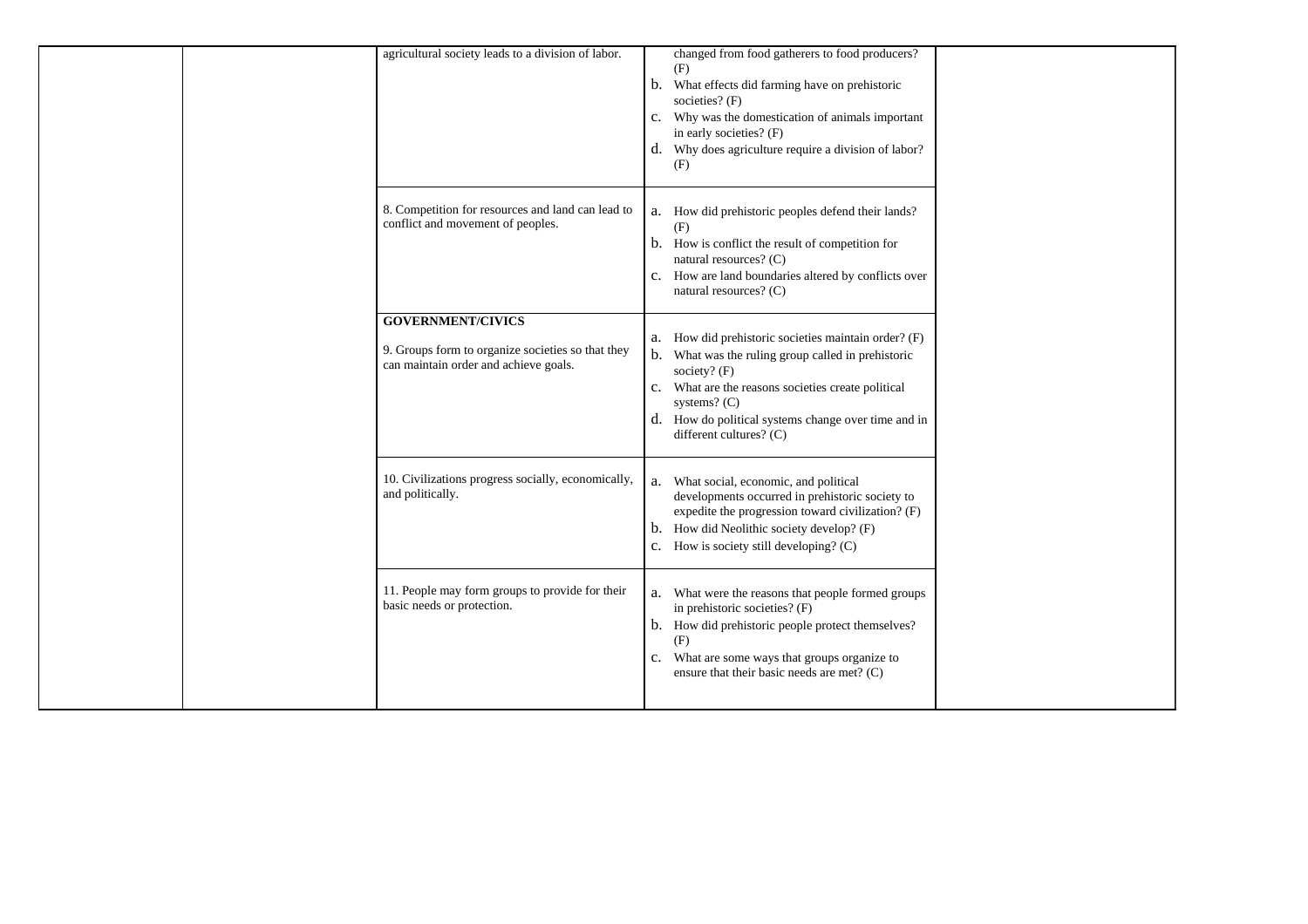| <b>TIMEFRAME</b> | <b>CONTENT/THEME</b>                                                | <b>CORE GOALS/SKILLS</b>                                                                                         | <b>ASSESSMENT</b><br>$F = F_{\text{ACTUAL}}$ ; $C = \text{Conceptual}$ ;<br>$P = P$ HILOSOPHICAL                                                                                                                                                                                                     | <b>SUGGESTED RESOURCES</b> |
|------------------|---------------------------------------------------------------------|------------------------------------------------------------------------------------------------------------------|------------------------------------------------------------------------------------------------------------------------------------------------------------------------------------------------------------------------------------------------------------------------------------------------------|----------------------------|
| 9 WEEKS          | Interdependence,<br>Dependence, and<br>Independence:                | <b>GEOGRAPHY</b><br>1. Geographic features can limit or advance the<br>movement and exchange of goods and ideas. | a. How did the Mediterranean Sea aid the exchange<br>of ideas in Mesopotamia? (F)<br>b. What role did the Arabian Desert play in the<br>development of Mesopotamian cultures? (F)<br>How does geography influence (i.e., limit or<br>$\mathbf{c}$ .<br>advance) the exchange of goods and ideas? (C) |                            |
|                  | The Birth of<br><b>Civilization: The</b><br><b>Fertile Crescent</b> | <b>CULTURE/HISTORY</b><br>2. Cultures develop from interaction with their<br>environment.                        | In what way did environment shape the Fertile<br>a.<br>Crescent? $(F)$<br>How did the flooding of the Tigris River impact<br>b.<br>the civilization of Mesopotamia? (F)<br>How does the environment impact the<br>$\mathbf{c}$ .<br>development of culture? (C)                                      |                            |
|                  |                                                                     | 3. Religion can influence the way societies<br>develop and change.                                               | a. How did religion shape the culture of the<br>Hebrews? (F)<br>How did religion influence social structure in<br>b.<br>Fertile Crescent civilizations? (F)<br>Why is religion able to exert influence on<br>$\mathbf{C}$ .<br>society? $(C)$                                                        |                            |
|                  |                                                                     | 4. Inventions and innovations spur the growth of<br>society.                                                     | How did the Code of Hammurabi aid the<br>a.<br>development of civilization? (F)<br>How did the Babylonians establish the basis for<br>b.<br>telling time? $(F)$<br>c. How do inventions spur the growth of society?<br>(C)                                                                           |                            |
|                  |                                                                     | 5. Social classes reflect the values and beliefs of<br>their society and culture.                                | a. How was class structure designed in ancient<br>Babylon? (F)<br>How did slaves contribute to the class structure of<br>$\mathbf{b}$ .<br>Mesopotamia? (F)<br>What factors lead to class structures? (C)<br>$\mathbf{c}$ .                                                                          |                            |
|                  |                                                                     | 6. Conflict and cooperation among social groups<br>and organizations affected world history.                     | a. How does technology impact the balance of<br>power? (C)<br>b. How did empires of the time rise and fall?<br>(F)<br>Do similar patterns of rising and falling<br>c.<br>empires exist today? (P)                                                                                                    |                            |
|                  |                                                                     | <b>ECONOMICS</b>                                                                                                 | a. How did barter advance the Lydian civilization?                                                                                                                                                                                                                                                   |                            |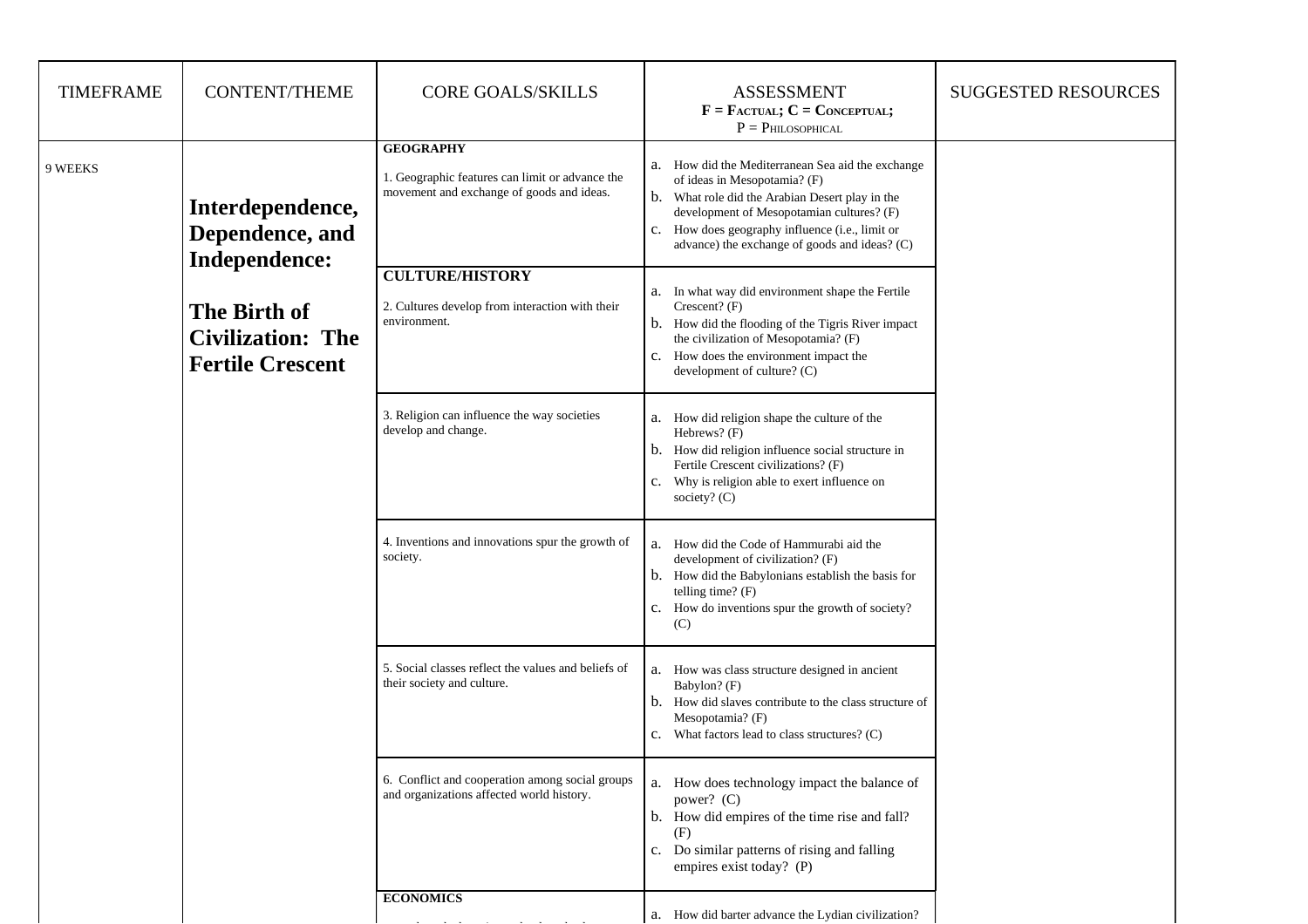| specialization.                                                                                                                       | How did silver impact trade in Babylonia? (F)<br>$\mathfrak{b}.$<br>How does specialization develop? (C)<br>$\mathbf{c}$ .                                                                                                  |  |
|---------------------------------------------------------------------------------------------------------------------------------------|-----------------------------------------------------------------------------------------------------------------------------------------------------------------------------------------------------------------------------|--|
| 8. The development of trade may lead to the<br>sharing or integration of ideas and culture.                                           | How did the Phoenicians help to spread<br>a.<br>civilization? $(F)$<br>How did systems of writing influence the spread<br>$\mathfrak{b}.$<br>of cultures? $(F)$<br>Why does trade influence the sharing of cultures?<br>(C) |  |
| <b>GOVERNMENT</b><br>9. The growth of civilizations necessitates the<br>development of governments to provide structure<br>and order. | How did the Ten Commandments provide<br>a.<br>structure and order to the Hebrew civilization?<br>(C)<br>How did Hammurabi establish order and<br>$\mathfrak{b}.$<br>influence Babylonian civilization? (P)                  |  |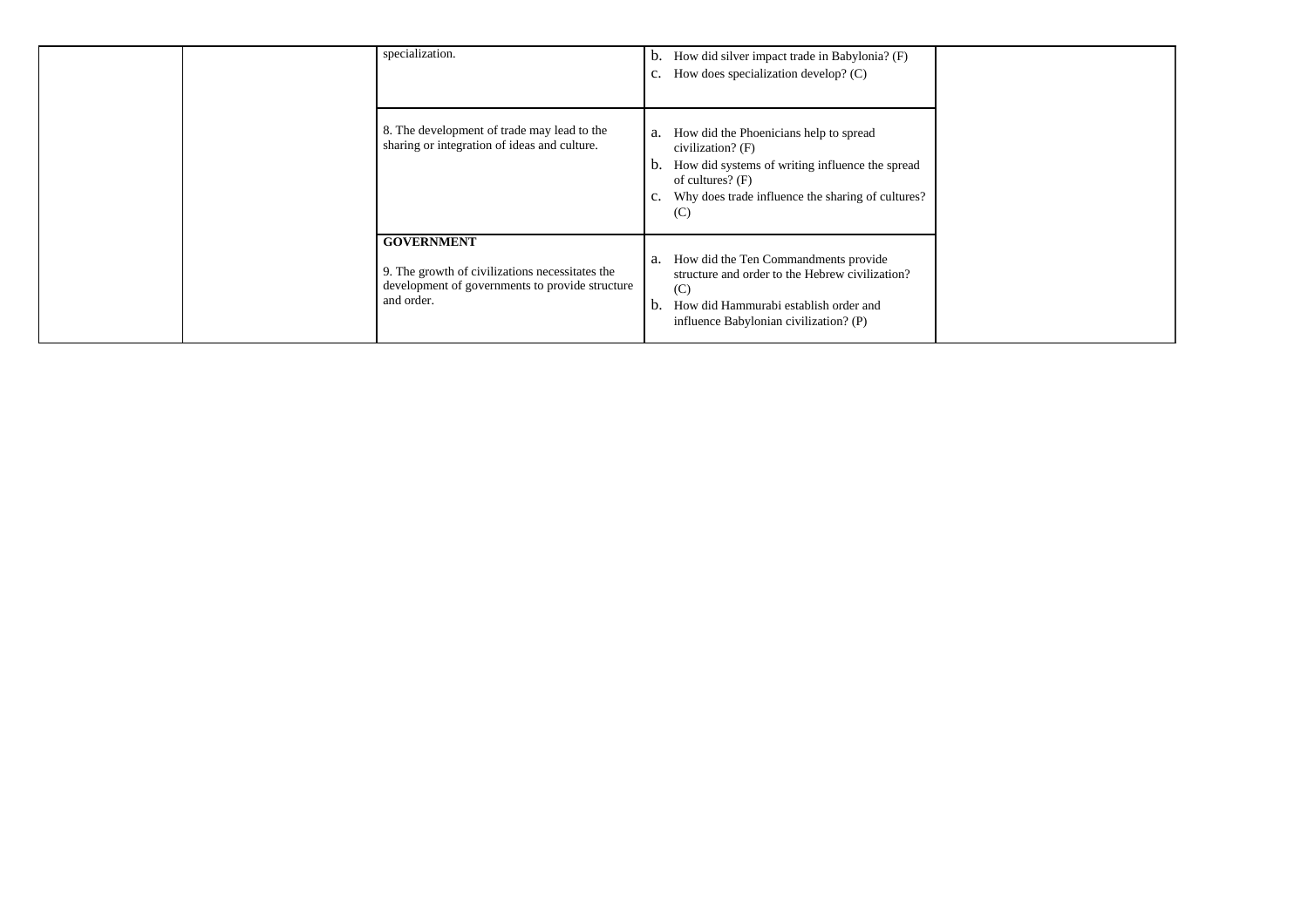| <b>TIMEFRAME</b> | <b>CONTENT/THEME</b>                           | <b>CORE GOALS/SKILLS</b>                                                                               | <b>ASSESSMENT</b><br>$F =$ FACTUAL; $C =$ CONCEPTUAL;<br>$P = P$ HILOSOPHICAL                                                                                                                                                                                                                                                                                                                 | <b>SUGGESTED RESOURCES</b> |
|------------------|------------------------------------------------|--------------------------------------------------------------------------------------------------------|-----------------------------------------------------------------------------------------------------------------------------------------------------------------------------------------------------------------------------------------------------------------------------------------------------------------------------------------------------------------------------------------------|----------------------------|
| 3 WEEKS          | <b>Change and</b><br><b>Continuity</b>         | <b>GEOGRAPHY</b><br>1. Environmental elements can influence<br>where civilizations develop and thrive. | a. How does the Nile River impact Egyptian<br>society? $(F)$<br>b. How was Egypt isolated from other<br>societies? $(F)$<br>How do environmental elements influence<br>$C_{\bullet}$<br>civilizations? (C)                                                                                                                                                                                    |                            |
|                  | <b>Egypt: Cradle of</b><br><b>Civilization</b> | 2. Civilizations develop as people learn to<br>adapt to their environment.                             | a. In what ways did the canals established on<br>the Nile River affect Egypt? (F)<br>b. What other natural resources did Egypt<br>harness to aid Egyptian society? (F)<br>c. How do people learn to control their<br>environment in order to develop their<br>civilizations? (C)<br>Why does the strength of a civilization<br>d.<br>depend on its ability to harness its<br>environment? (P) |                            |
|                  |                                                | 3. Technological advances maximize the use<br>of environmental resources.                              | a. In what ways did mummification aid the<br>advance of medicine? (F)<br>b. How did Egyptians learn to use the wind<br>when traveling on the Nile River? (F)<br>Why are advances in technology important in<br>$C_{\bullet}$<br>maximizing environmental resources? (C)                                                                                                                       |                            |
|                  |                                                | <b>CULTURE/HISTORY</b><br>4. Social classes reflect the values and beliefs<br>of their society.        | a. What role did the pharaohs hold in the<br>economy of Egypt? $(F)$<br>b. How did the pharaohs remain in control of<br>Egypt for over 2000 years? (F)<br>c. Why do almost all societies exhibit some<br>form of class structure? (C)                                                                                                                                                         |                            |
|                  |                                                | 5. Religion can influence the way societies<br>develop and change.                                     | a. In what way did religion play a major role in<br>life in ancient Egypt? (F)<br>b. How did Tutankhamen affect religion in<br>ancient Egypt? (F)<br>c. Why does religion have varied influences on<br>society? $(C)$                                                                                                                                                                         |                            |
|                  |                                                | 6. Societal needs often fuel advancements in<br>technology.                                            | a. In what ways did Egypt contribute to the rise<br>of civilization? (F)<br>Why are biancoloration against that the                                                                                                                                                                                                                                                                           |                            |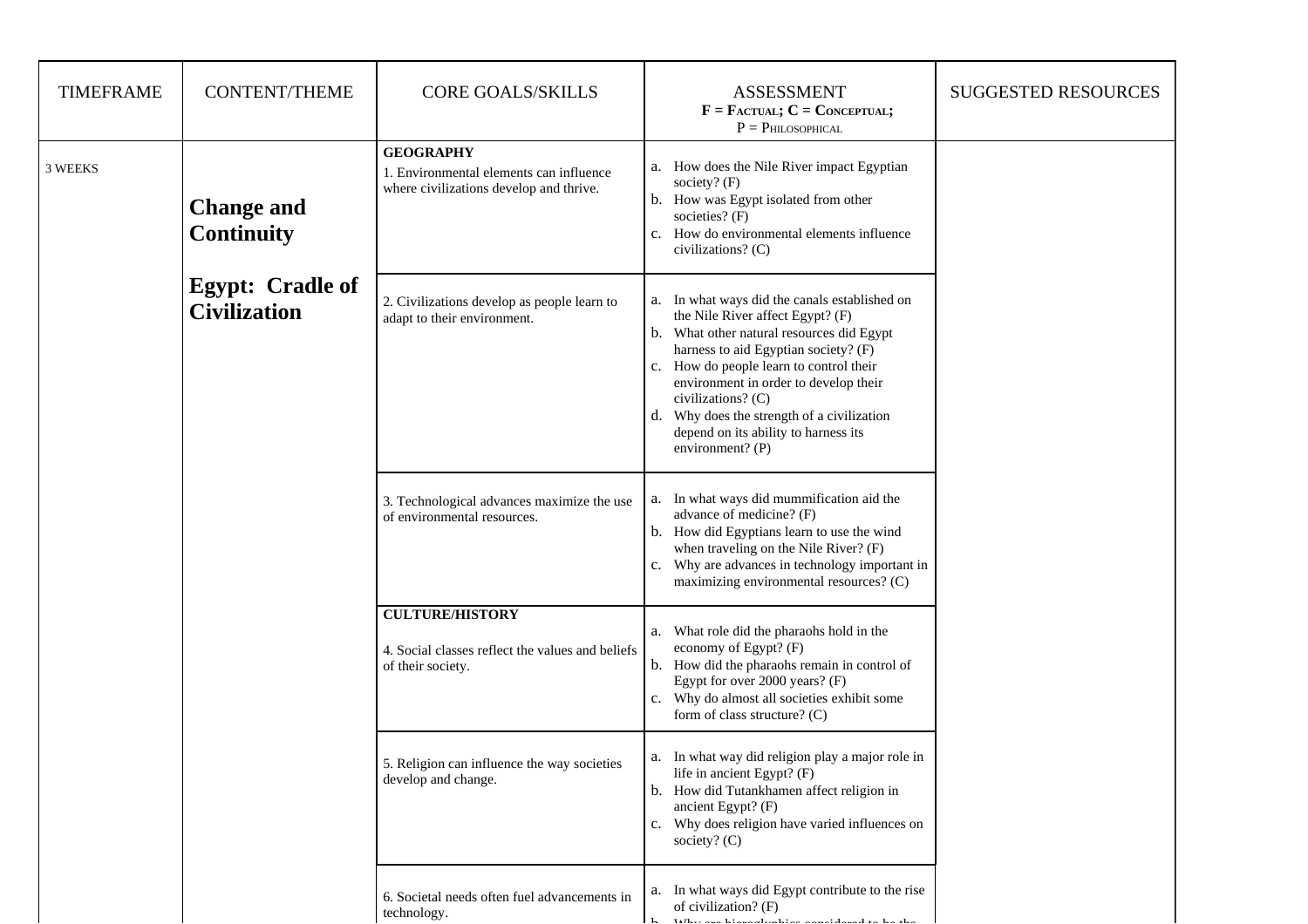|                                                                                                                              | (F)<br>How do the needs of society advance<br>c.<br>technology? $(C)$                                                                                                                                                                                                                                        |  |
|------------------------------------------------------------------------------------------------------------------------------|--------------------------------------------------------------------------------------------------------------------------------------------------------------------------------------------------------------------------------------------------------------------------------------------------------------|--|
| 7. The role of women varies in Egypt.                                                                                        | How did the role of women in Egypt differ<br>a.<br>from that of previous civilizations? (F)<br>How did Hatshepsut maintain power? (F)<br>b.<br>Do women face similar obstacles today and<br>$C_{\bullet}$<br>why? $(P)$                                                                                      |  |
| <b>ECONOMICS</b><br>8. The exchange of ideas and products<br>between cultures stimulates social and<br>economic development. | In what ways did Egyptian culture create<br>a.<br>change among surrounding cultures? (F)<br>What did Thutmose III do to spread Egyptian<br>b.<br>influence? (F)<br>How does the exchange of ideas and<br>c.<br>products between cultures stimulate social<br>and economic development? (C)                   |  |
| <b>GOVERNMENT</b><br>9. Civilizations develop governments to<br>provide structure and order.                                 | How do the dynasties of Egypt provide<br>a.<br>structure and order in the government? (F)<br>In what ways were the pharaohs responsible<br>$\mathbf b$ .<br>for the welfare of the citizens of Egypt? (F)<br>Why are governments needed to provide<br>$C_{\bullet}$<br>structure and order in societies? (C) |  |
| 10. Governments were designed to provide<br>and maintain social, political, and economic<br>structures.                      | In what ways were the governments of the<br>a.<br>three kingdoms of Egypt similar? (F)<br>Why did the laws of Egypt remain virtually<br>b.<br>unchanged for 2,000 years? (F)<br>Why should laws remain the same even<br>c.<br>though leaders in a society change? (P)                                        |  |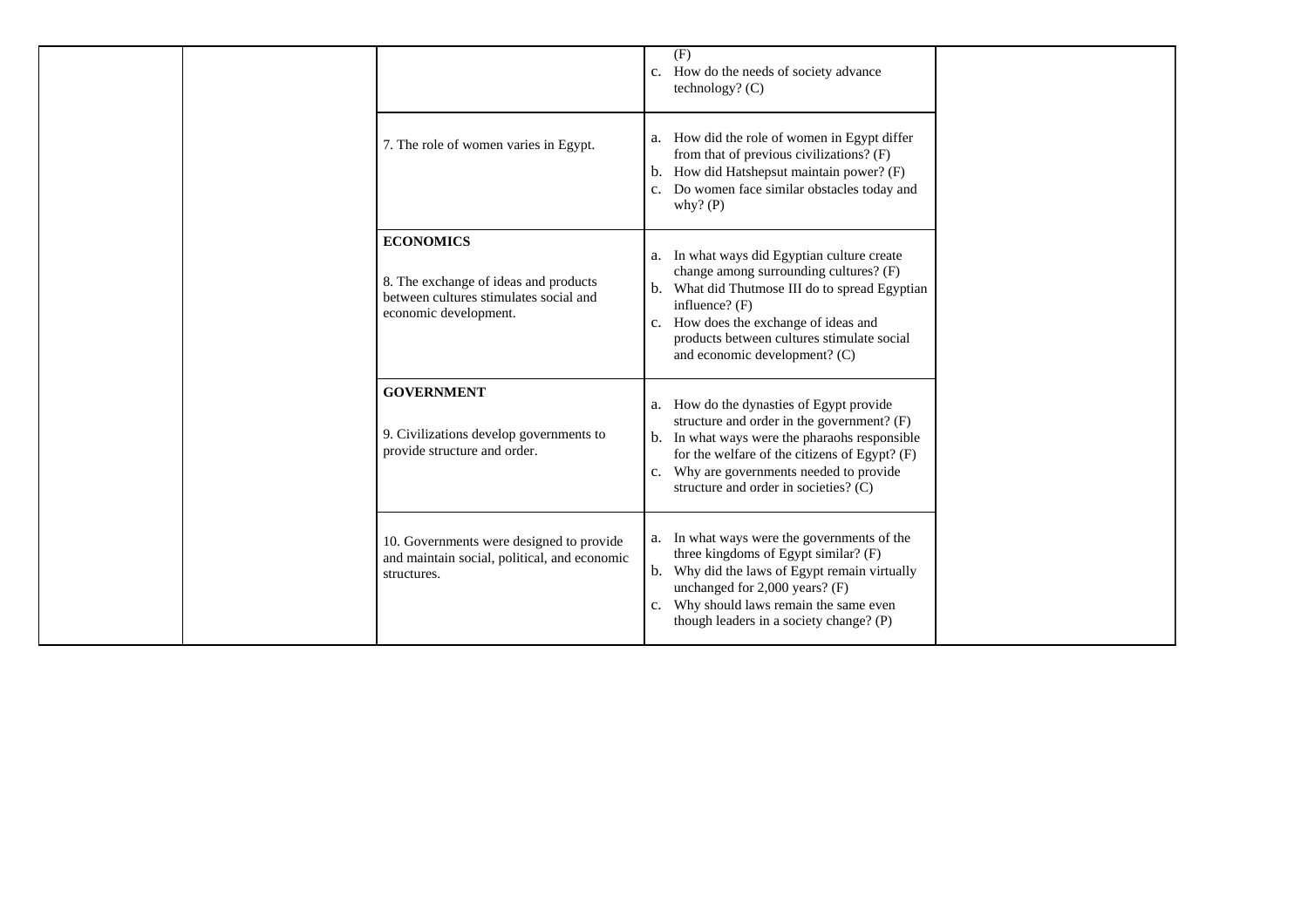| <b>TIMEFRAME</b> | <b>CONTENT/THEME</b>                                                                            | <b>CORE GOALS/SKILLS</b>                                                                                                                        | <b>ASSESSMENT</b><br>$F = F_{\text{ACTUAL}}$ ; $C = \text{Conceptual}$ ;<br>$P = P$ HILOSOPHICAL                                                                                                                                                                                                                                                                                                                                                                                                                                                        | <b>SUGGESTED RESOURCES</b> |
|------------------|-------------------------------------------------------------------------------------------------|-------------------------------------------------------------------------------------------------------------------------------------------------|---------------------------------------------------------------------------------------------------------------------------------------------------------------------------------------------------------------------------------------------------------------------------------------------------------------------------------------------------------------------------------------------------------------------------------------------------------------------------------------------------------------------------------------------------------|----------------------------|
| 12 WEEKS         | Origins and<br><b>Contributions:</b><br><b>Classical</b><br><b>Traditions:</b><br><b>Greece</b> | <b>GEOGRAPHY</b><br>1. The movement of goods and services<br>between trading partners depends on<br>geography and available transportation.     | a. In early Greece and Rome, how did they<br>move goods? $(F)$<br>b. What impact does geography have on<br>trade? $(C)$<br>How might the geography and available<br>c.<br>resources provide some civilizations with a<br>"trading edge?" (P)                                                                                                                                                                                                                                                                                                            |                            |
|                  |                                                                                                 | 2. The availability of natural resources<br>supports the development of civilizations.                                                          | a. How did the Mediterranean Sea support the<br>growth and development of the Greek? (F)<br>b. Can the lack of natural resources hinder the<br>growth of a civilization? $(C)$<br>Do growth, wealth, and power of a<br>$C_{\bullet}$<br>civilization depend on its control of natural<br>resources? Why? (P)                                                                                                                                                                                                                                            |                            |
|                  |                                                                                                 | 3. Civilizations develop as people learn to<br>adapt to their environment.                                                                      | a. How did the early Greeks adapt to their<br>environments? (F)<br>b. How does geography lessen<br>interdependence? (C)                                                                                                                                                                                                                                                                                                                                                                                                                                 |                            |
|                  |                                                                                                 | <b>CULTURE</b><br>4. Cultural values and perspectives<br>influence language, literature, the arts,<br>philosophy and architecture of societies. | What were some influences of Greek art<br>a.<br>and architecture in our society today? (F)<br>What do Greek styles in art and<br>$\mathbf{b}$ .<br>architecture teach us about them? (F)<br>What types of philosophy were developed<br>$\mathbf{C}$ .<br>in ancient Greece? (F)<br>d. How does the development of the arts<br>strengthen or weaken a society? (C)<br>Can a society that develops no literature,<br>e.<br>art, or architecture become a leading<br>society in the world? $(P)$<br>How has philosophy influenced modern<br>society? $(P)$ |                            |
|                  |                                                                                                 | 5. Present societies are influenced by<br>historical contributions.                                                                             | What things are still used today that were<br>a.<br>developed by the Greeks? (F)<br>What characteristics must a contribution<br>$\mathbf b$ .<br>have to exist in different societies in<br>throughout time?<br>Does a society's lack of knowledge of the<br>c.<br>past affect its future? (P)                                                                                                                                                                                                                                                          |                            |
|                  |                                                                                                 |                                                                                                                                                 | Like Crosse de un put more velue or                                                                                                                                                                                                                                                                                                                                                                                                                                                                                                                     |                            |